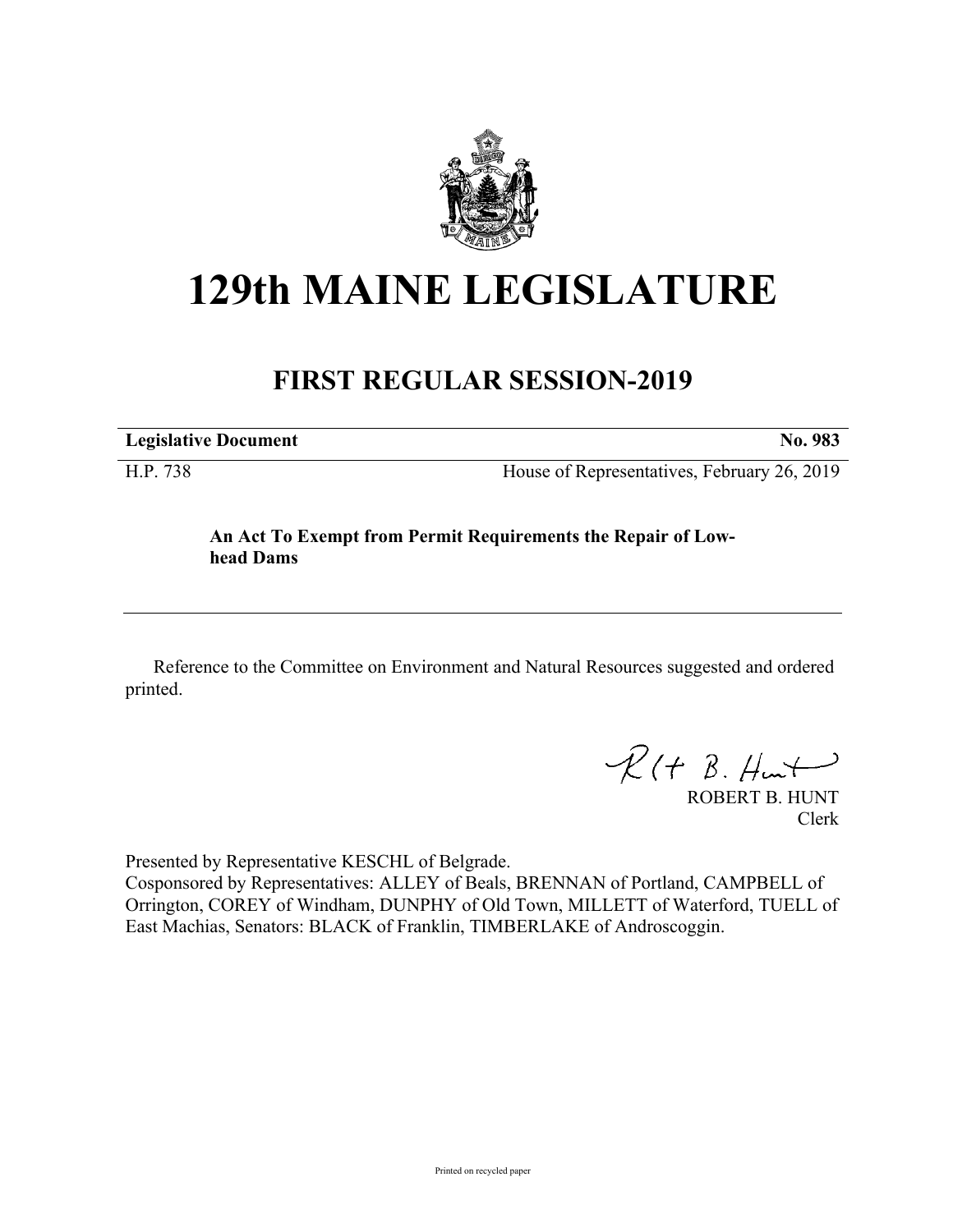**Be it enacted by the People of the State of Maine as follows:**

 **Sec. 1. 38 MRSA §480-Q, sub-§2,** as amended by PL 2011, c. 205, §1, is further amended to read:

- **2. Maintenance and repair.** Maintenance and repair of a structure, other than a crossing, in, on, over or adjacent to a protected natural resource if:
- A. Erosion control measures are taken to prevent sedimentation of the water;
- C. There is no additional intrusion into the protected natural resource; and

 D. The dimensions of the repaired structure do not exceed the dimensions of the structure as it existed 24 months prior to the repair, or if the structure has been officially included in or is considered by the Maine Historical Preservation Commission eligible for listing in the National Register of Historic Places, the dimensions of the repaired structure do not exceed the dimensions of the historic structure.

 This subsection does not apply to: the repair of more than 50% of a structure located in a 15 coastal sand dune system; the repair of more than 50% of a dam, unless that repair has 16 been approved by a representative of the United States Natural Resources Conservation 17 Service; or the repair of more than 50% of any other structure, unless the municipality in which the proposed activity is located requires a permit for the activity through an ordinance adopted pursuant to the mandatory shoreland zoning laws and the application for a permit is approved by the municipality;

 **Sec. 2. 38 MRSA §480-Q, sub-§2-D,** as enacted by PL 2011, c. 205, §3, is amended to read:

 **2-D. Existing crossings.** A permit is not required for the repair and maintenance of an existing crossing or for the replacement of an existing crossing, including ancillary crossing installation activities such as excavation and filling, in any protected natural resource area, as long as:

- A. Erosion control measures are taken to prevent sedimentation of the water;
- B. The crossing does not block passage for fish in the protected natural resource area; and
- C. For replacement crossings of a river, stream or brook:
- (1) The replacement crossing is designed, installed and maintained to match the natural stream grade to avoid drops or perching; and
- (2) As site conditions allow, crossing structures that are not open bottomed are embedded in the stream bottom a minimum of one foot or at least 25% of the culvert or other structure's diameter, whichever is greater, except that a crossing structure does not have to be embedded more than 2 feet.
- For purposes of this subsection, "repair and maintenance" includes but is not limited to the riprapping of side slopes or culvert ends; removing debris and blockages within the